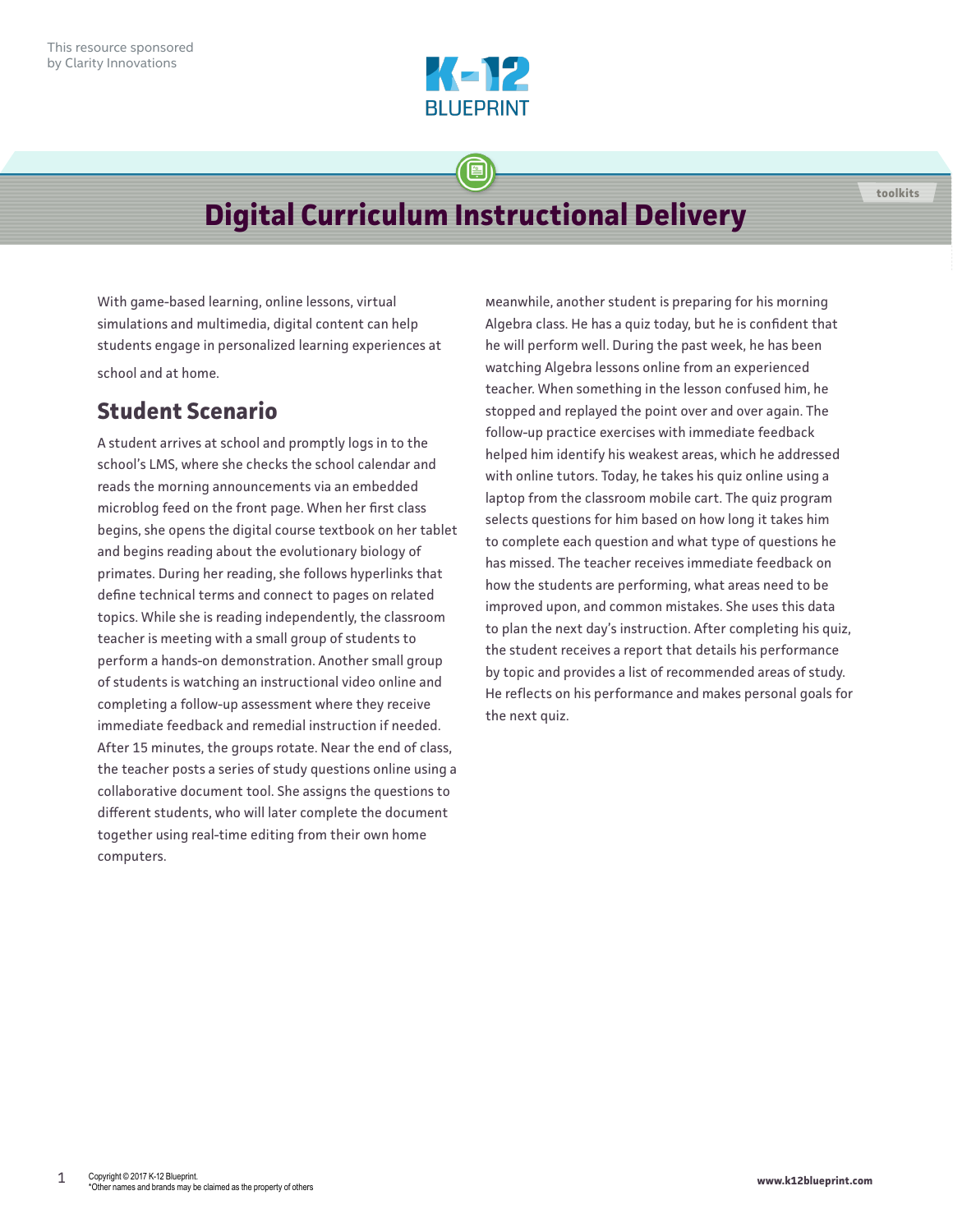## **Digital Content and Instructional Delivery Solutions**

| CHIEVE30                   | Achieve3000<br>A web-based differentiated instruction solution design to reach a school's entire student<br>population, including ELL, special needs, and gifted students. It serves students in grades 2-12<br>in Literacy and grades 6-9 in Science.                                                               |
|----------------------------|----------------------------------------------------------------------------------------------------------------------------------------------------------------------------------------------------------------------------------------------------------------------------------------------------------------------|
| <b>Niza Apex</b>           | <b>Apex Learning</b><br>Provides blended and virtual learning solutions through standards-based digital curriculum<br>in core subjects and AP courses. It serves students in grades K-12 by providing original credit,<br>credit recovery, remediation, intervention, acceleration, and exam preparation.            |
| <b>Blackboard</b>          | <b>Blackboard</b><br>Enables blended. personalized and competency-based learning to create the opportunity for all<br>K-12 students to realize their full potential.                                                                                                                                                 |
| Braır                      | <b>BrainPOP</b><br>A group of educational websites with over 1,000 short animated movies for students covering<br>a wide range of subjects. The site also provides quizzes, games, experiments, and other related<br>content that students can use interactively to reinforce the lessons in the movies.             |
| buzz Math                  | <b>BuzzMath</b><br>A website that focuses on learning and practicing middle school mathematics skills through<br>providing immediate detailed feedback and allowing students to retry missed problems.<br>Teachers can follow student progress through detailed reports.                                             |
| calvert partners           | <b>Calvert Partners</b><br>Provides a virtual school program that allows educators to meet the individual educational<br>needs of each enrolled student and also allows schools to offer new choices to families seeking<br>an alternative to existing programs.                                                     |
| <b>Chegg</b> Study         | <b>Chegg Study</b><br>Provides online homework help by providing tools, content, and community. A community of<br>subject experts are available 24/7 to answer any homework questions. Interactive step-by-step<br>solutions and hints are available for popular textbooks. Serves high school and college students. |
| $ck-12$                    | <b>CK-12 FlexBooks</b><br>CK-12 Foundation is a non-profit organization with a mission to reduce the cost of textbook<br>materials for the K-12 market. It uses an open-content, web-based collaborative model termed<br>the "FlexBook." The flexbook adapts to students' needs and educational backgrounds.         |
| <b>ONNECTIONS</b><br>CADEM | <b>Connections Academy</b><br>Provides a free online public school and an affordable online private school that is available<br>to K-12 students everywhere. It operates in charter and district public schools across the US,<br>powering the curriculum behind many fully or partially virtual schools.            |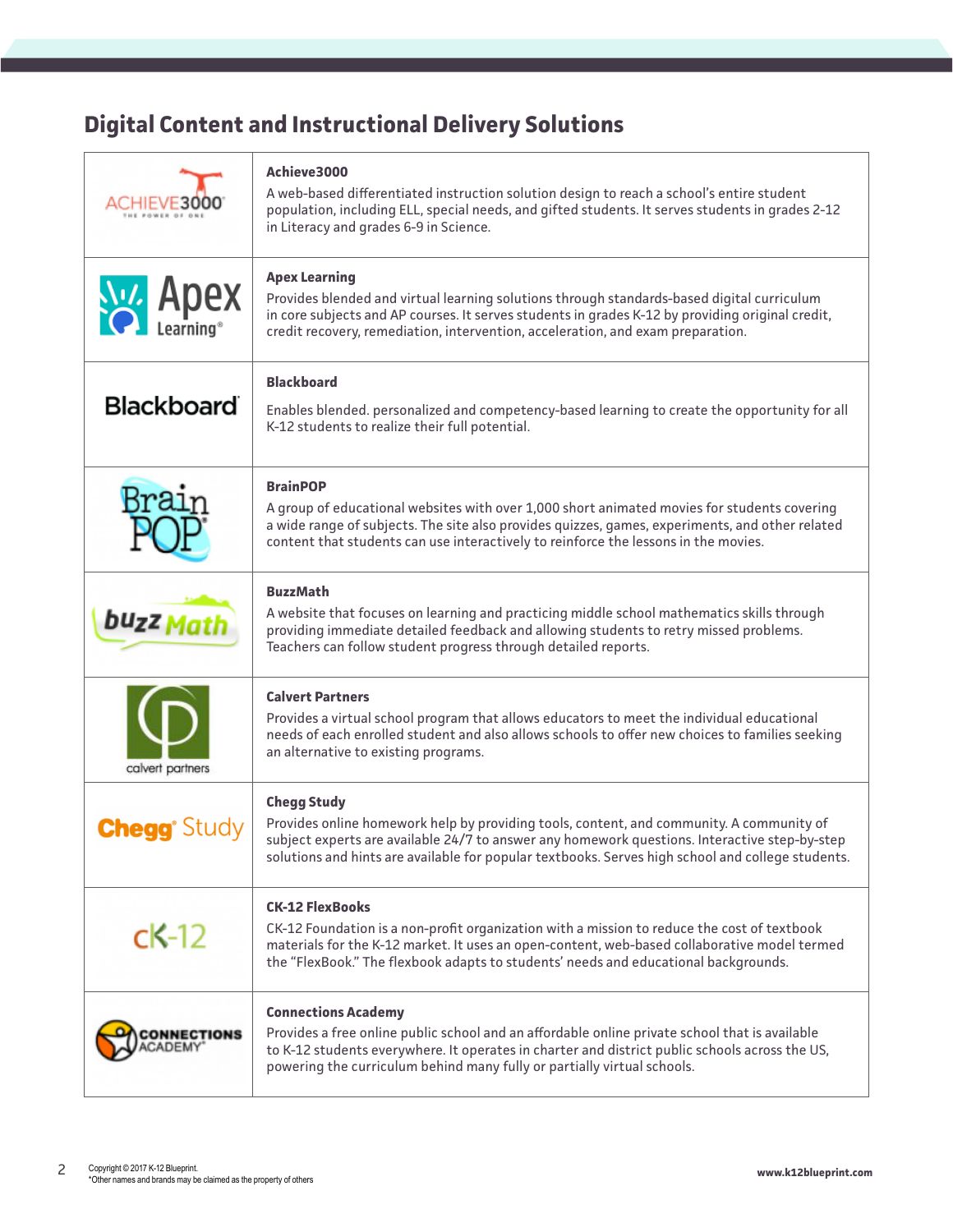|                                   | Copia<br>A web-based platform for K-12 which allows for online student, parent, and teacher interaction,<br>interactive text notation, and online spaces for instructional support and student work<br>submissions. The concept of the platform is to provide a safe social networking tool where<br>educators can control communications, as well as a teacher tool for differentiated instruction.                                                                                                        |
|-----------------------------------|-------------------------------------------------------------------------------------------------------------------------------------------------------------------------------------------------------------------------------------------------------------------------------------------------------------------------------------------------------------------------------------------------------------------------------------------------------------------------------------------------------------|
| <b>BL</b> Defined <b>Learning</b> | <b>Defined Learning</b><br>Provides educational solutions that combine media and curriculum. It offers performance tasks,<br>career based video, guiding questions, lesson plans, interactive student activities, and web<br>resources that teachers are able to personalize for their students. Its video-on-demand platform<br>contains access to over 3,500 full length videos and over 40,000 clips addressing K-12 topics.                                                                             |
| <b>∉Discover</b>                  | <b>Discovery Education</b><br>Offers high quality, digital media content that is aligned to state standards, and supports<br>classroom instruction through a variety of technology platforms. Offers resources for<br>administrators, teachers, parents, and students.                                                                                                                                                                                                                                      |
|                                   | <b>DreamBox Learning</b><br>Teaches K-5 math using game based learning, where students enter engaging learning<br>environements that resemble theme parks with adventure zones and animated characters.<br>Intelligent adaptive learning engine delivers millions of individualized learning paths, each one<br>tailored to a student's unique needs. All content is delivered online, curriculum aligned to the<br>Common Core Standards. School license allows students to access program from home also. |
| <b>XEdger</b>                     | <b>Engenuity</b><br>A provider of core and elective instruction in virtual and blended learning environments. It<br>serves students in grades 6-12 in all core subjects, career education electives, and AP courses.                                                                                                                                                                                                                                                                                        |
| fueleducation <sup>®</sup>        | <b>Fueleducation</b><br>Provides innovative curriculum, technology, insturction. and support enabling you to create a<br>learning environment that is just right for your students                                                                                                                                                                                                                                                                                                                          |
| <b><i><b>E</b></i></b> Gizmos®    | <b>Gizmos</b><br>Online solutions to improve student learning in math and science. Its solutions include Gizmos,<br>a library of interactive online simulations for math and science, and Reflex, a game-based<br>adaptive program targeting math fluency that can also monitor student progress. Designed for<br>grades 3-12.                                                                                                                                                                              |
| goor                              | Gooru<br>A search engine for learning that allows users to explore and study over 2,600 standards-aligned<br>and personalized study guides. All resources (digital textbooks, animations, instructor videos)<br>are evaluated and organized by teachers and Gooru content experts. The study guides cover<br>grades 5-12 in math and science topics.                                                                                                                                                        |
| <b>Grockit</b>                    | Grockit<br>Prepares students for various standardized tests through practice problems, video courses, and<br>tutoring. Students can compete against each other and communicate in some practice modes.<br>The Grockit homepage gives students access to practice materials, a personal study plan, video<br>content, and a performance breakdown.                                                                                                                                                           |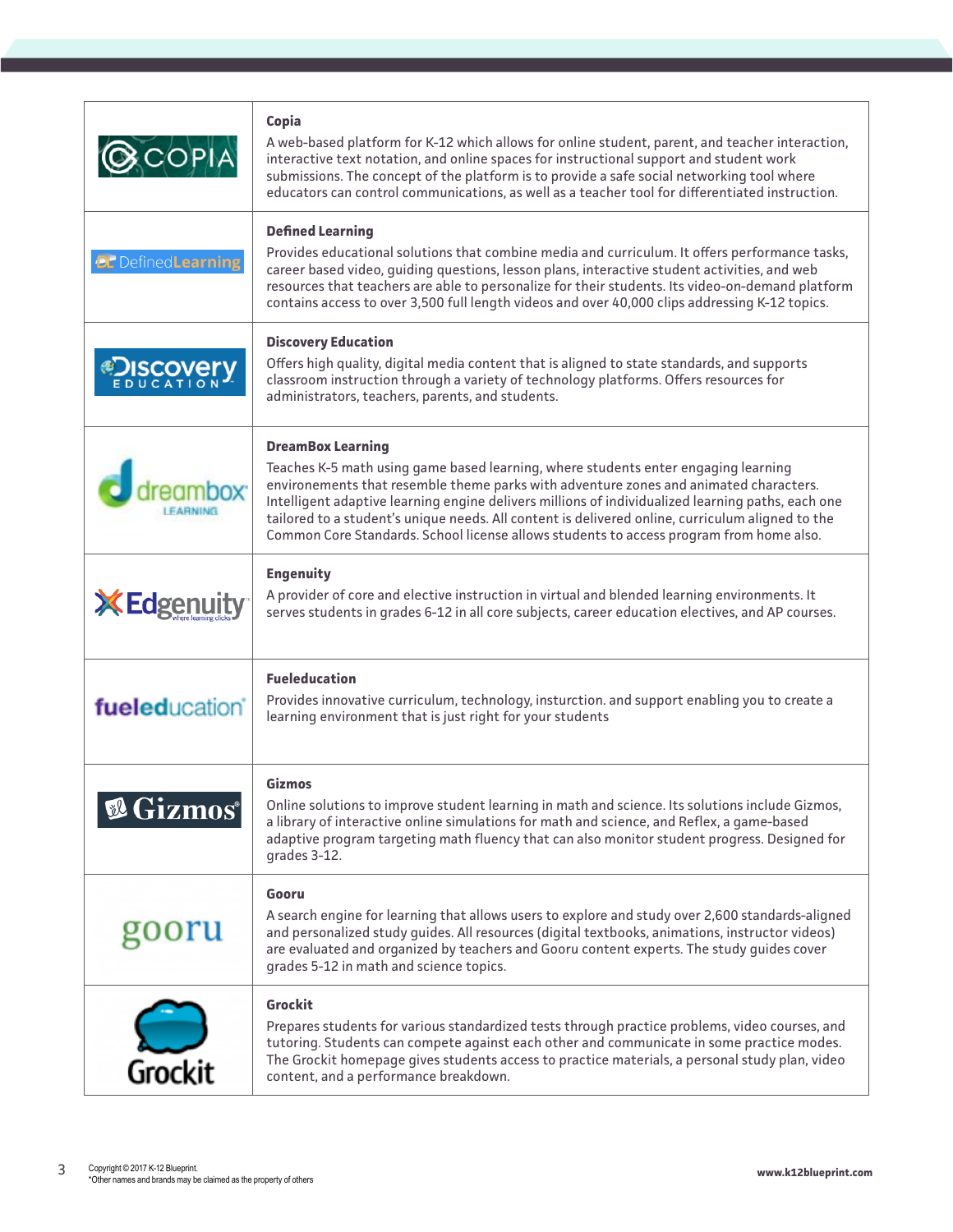| l earn                | <b>I CAN Learn</b><br>An interactive, self-paced and mastery-based, full-curriculum mathematics software solution.<br>It partners with schools and districts to help raise student scores on high-stakes tests. Serves<br>students in grades 5-12.                                                                                                 |
|-----------------------|----------------------------------------------------------------------------------------------------------------------------------------------------------------------------------------------------------------------------------------------------------------------------------------------------------------------------------------------------|
| Impelsys              | <b>Impelsys</b><br>Provides technology solutions and services for content publishers and learning provides;<br>manging content and learning delivery on its flagship platform, iPublishCentral Suite.                                                                                                                                              |
| ts learning           | itsLearning<br>A cloud-based LMS solution that allows districts to personalize learning by putting curriculum<br>resources, instructional strategies, objective-based lesson plans and assessments, in a central<br>location.                                                                                                                      |
|                       | <b>K12 Inc.</b><br>Highly effective individualized, one-to-one learning solutions that enable mastery of core<br>concepts and skills. K12 has K-8 courses, over 105 online high school courses, summer courses,<br>and textbooks.                                                                                                                  |
| <b>KHAN</b>           | <b>Khan Academy</b><br>Short videos with a very conversational style teach specific learning modules in math and<br>science (currently building out content in humanitites). Students can practice their skills<br>through topic exercises anytime, and earn badges/points as they progress. Accessible from<br>desktop, tablet, or mobile device. |
|                       | Knomadix<br>Helps teachers, curriculum specialists, content developers and school administrators create and<br>deliver customized digital content for each student.                                                                                                                                                                                |
| com<br>Learning       | Learning.com<br>A curriculum and assessment solution provider that seeks to help K-12 teachers and<br>administrators improve student learning through educational games and multisensory<br>experiences.                                                                                                                                           |
| <b>A Learning A-Z</b> | <b>Learning A to Z</b><br>Provides leveled books, printable worksheets, projectable activities, and interactive online<br>classroom resources for Reading, Writing, and Science education programs. Serves grades K-6.                                                                                                                             |
| .earnZillion          | <b>LearnZillion</b><br>Videos of great teachers serve as professional development for struggling teachers. Students<br>can watch videos as a substitute or supplement to classroom instruction. Practice questions<br>follow each video.                                                                                                           |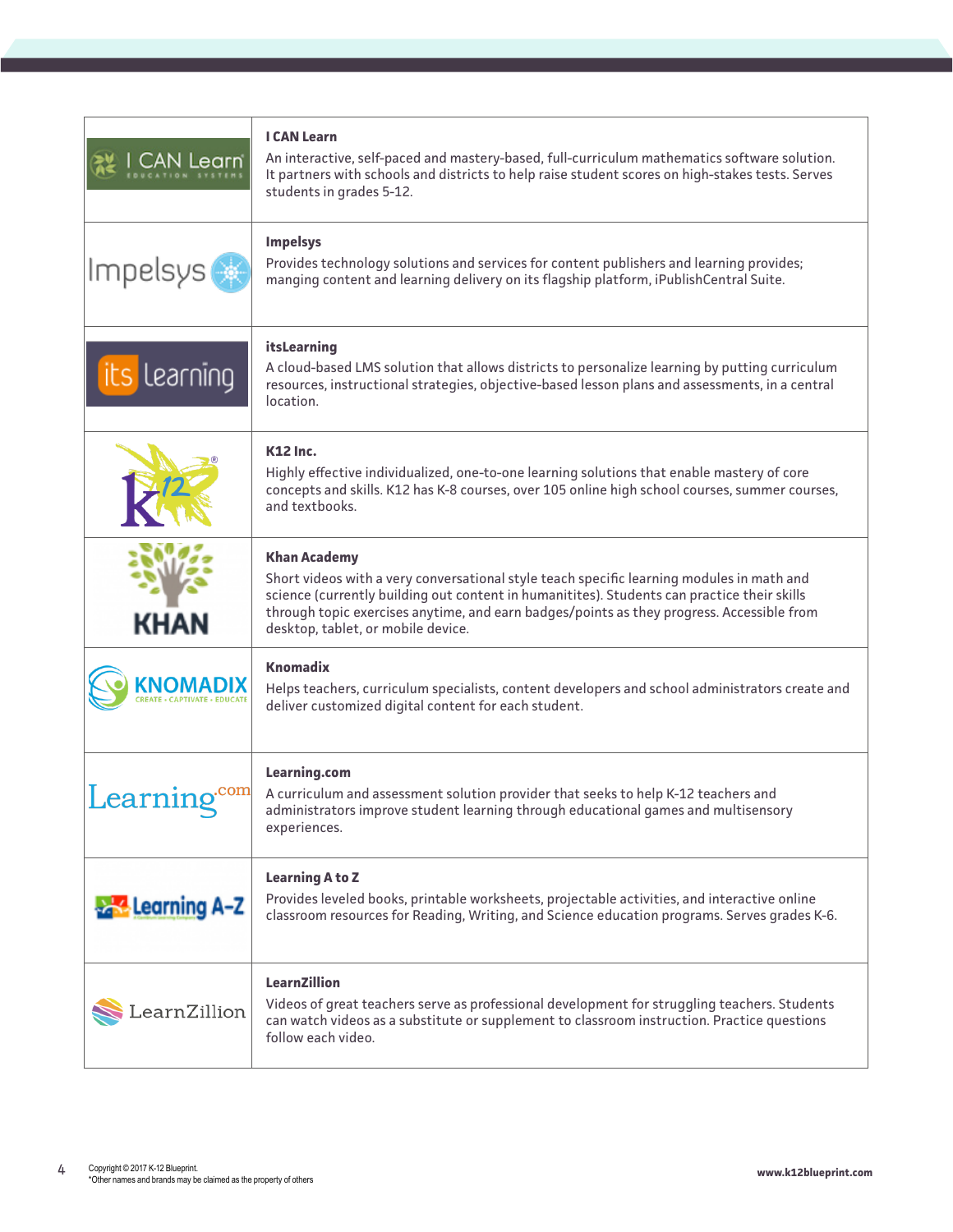| <b>Lumosity</b>            | Lumosity<br>An online tool for cognitive enhancement that uses adaptive learning and over 35+ brain games<br>and activities to improve memory, attention, processing speed, and problem-solving skills.                                                                                                                                                                                                                                                                                                                                              |
|----------------------------|------------------------------------------------------------------------------------------------------------------------------------------------------------------------------------------------------------------------------------------------------------------------------------------------------------------------------------------------------------------------------------------------------------------------------------------------------------------------------------------------------------------------------------------------------|
| <b>EXAMINIOSE LUIOTIST</b> | <b>Mindsetworks</b><br>An online interactive program in which middle school students learn about how the brain works,<br>how to strengthen their own brains, and how to develop better study habits. This program is<br>designed for students grades K-12.                                                                                                                                                                                                                                                                                           |
| <b>DVING WIT</b>           | <b>Moving With Math</b><br>A math intervention program, used in after school programs and at home, that uses web-based<br>content and reporting tools to create lesson plans and monitor student progress. It includes<br>specific products for students in grades K-12.                                                                                                                                                                                                                                                                             |
|                            | <b>Qtopia</b><br>An online learning platform that offers thousands of ready-to-use activities, motivating games,<br>avatar features, online homework access with automatic grading, in-classroom review modes,<br>comprehensive assessment tools, and the ability for educators to use "as is" or completely<br>customize the learning experiences. Serves grades K-12 in Language Arts, Math, Science, and<br>Social Studies.                                                                                                                       |
| Quizlet                    | <b>Quizlet</b><br>Provides user-generated online flashcards to create a fun interactive way to learn on any mobile<br>device or computer. Serves students K-12 in any subject.                                                                                                                                                                                                                                                                                                                                                                       |
| <b>READ180</b>             | <b>Read 180</b><br>A reading program designed for students in grades 4-12 whose reading achievement is below<br>the proficient level. It seeks to improve and accelerate students' reading skills through the use<br>of a computer program, literature, and direct instruction in reading skills. Dashboards provide<br>teachers with data snapshots of focus areas, a daily summary, and quick links to lesson plans.<br>Used in a blended learning classroom setting with whole-group instruction, computer stations,<br>and independent learning. |
|                            | <b>Reading Bear</b><br>A free online reading program that teaches beginning readers vocabulary and concepts while<br>systematically introducing all the main phonetic patterns of written English. Serves students<br>who are beginning readers.                                                                                                                                                                                                                                                                                                     |
| ScootPad <sup>*</sup>      | <b>ScootPad</b><br>A Math and Reading practice platform for elementary grades that provides an adaptive learning<br>and personalization technology, and a standardized curriculum aligned to Common Core<br>standards. Serves grades K-5.                                                                                                                                                                                                                                                                                                            |
| <b>SUNBURST</b> digital    | <b>Sunburst Digital</b><br>Sells, supports and provides curriculm services directly to schools. Their solutions are found in<br>more than 95% of US school districts.                                                                                                                                                                                                                                                                                                                                                                                |